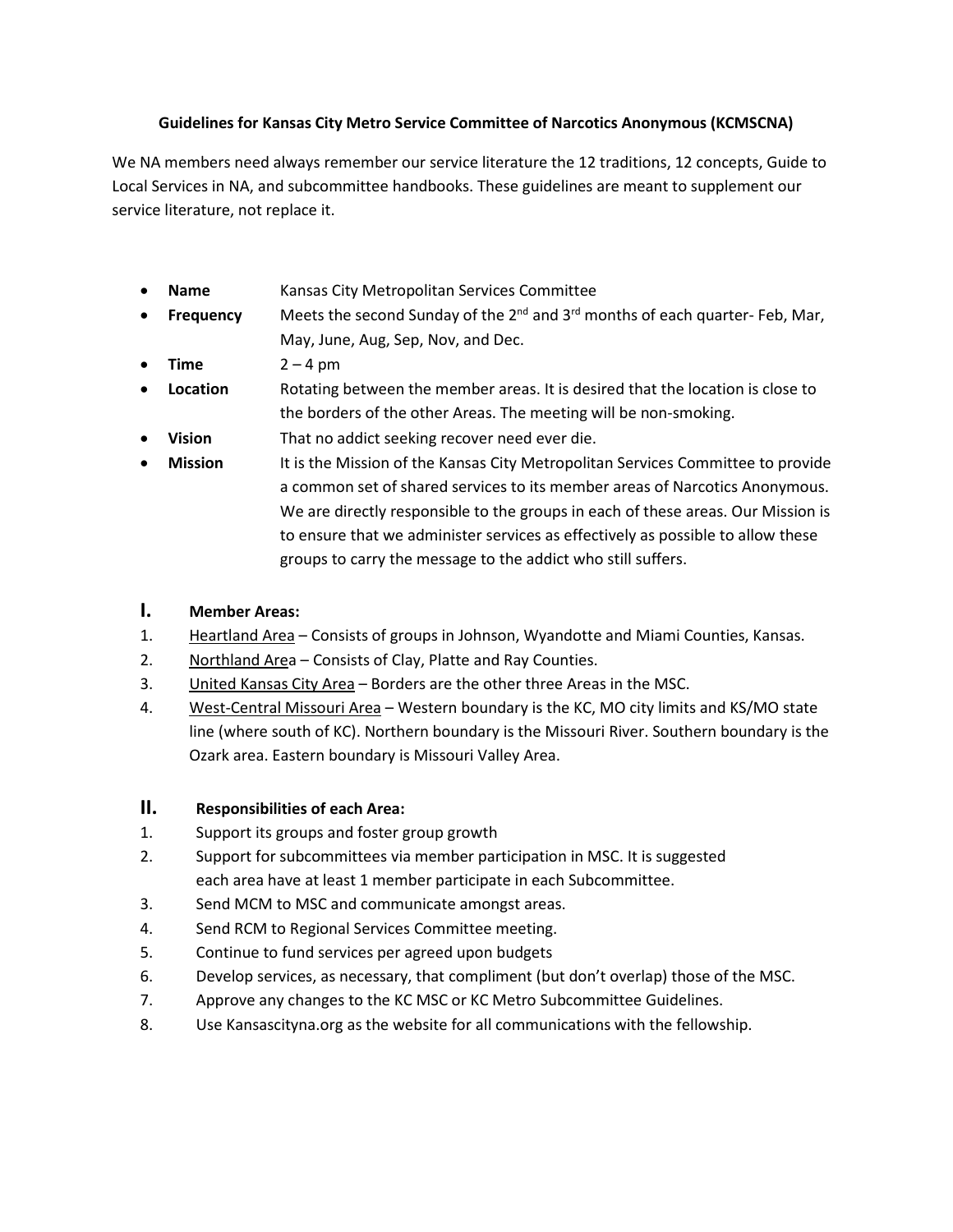#### **Trusted Servants:nferec**

| 1.               | Chair-           | Responsible for flow of MSC meeting                                                                                                                                                                                                                                                                                                                                                                                                                                                                        |
|------------------|------------------|------------------------------------------------------------------------------------------------------------------------------------------------------------------------------------------------------------------------------------------------------------------------------------------------------------------------------------------------------------------------------------------------------------------------------------------------------------------------------------------------------------|
| $\overline{2}$ . | Alternate Chair- | Acts as chair if chair not present. Maintains current copy of KC<br>MSC Guidelines and KCM Subcommittee Guidelines and<br>updates as required.                                                                                                                                                                                                                                                                                                                                                             |
| 3.               | Recorder-        | Records and distributes minutes. Make sure that next 2<br>scheduled meetings are scheduled (according to rotation) or if<br>meeting on Zoom (or other video conferencing platform is<br>responsible for schedinling the date and time for the Metro and<br>notifying the fellowship of the Zoom Link and having said link<br>posted on website. Prepare flyers for next meetings and post on<br>website in conjunction with webmaster. Assists the Alt Chair<br>with keeping MSC and subcommittee updated. |
| 4.               | Treasurer-       | Responsible for Metro budget and reporting on financial status<br>of MSC. Submits monthly and yearly reports of the MSC<br>finances. Make sure that financial reports are regularly<br>reconciled in coordination with Alt Chair and rotating<br>Committee Chair(s).                                                                                                                                                                                                                                       |
| 5.               | Alt-Treasurer-   | Acts as Treasurer if Treasurer not available. Records and<br>distributes minutes if needs to Recorder not able to attend<br>MSC.                                                                                                                                                                                                                                                                                                                                                                           |

#### **III. Subcommittee chairs:**

The subcommittees meet monthly at the location of their choice.

- 1. Activities -Omitted in February 2010
- 2. Freedom to Change The Freedom to Change, (F.T.C.) and Convention subcommittee's purpose is to make all necessary decisions affecting the convention. The convention purpose is to provide a safe haven for addicts to celebrate recovery and encourage unity and fellowship during the New Year holiday season.
- 3. Hospitals & Institutions The purpose of an H&I meeting is to carry the message of recovery to addicts who do not have full access to regular Narcotics Anonymous meetings. H&I meetings, except for those in long-term facilities, are intended to introduce those addicts in attendance to the basics of the NA program These meetings occur in hospitals, treatment centers, correctional facilities, and adolescent institutions. Rather than being an NA group, it is vital that an H&I meeting always be held under the direction of an H&I subcommittee.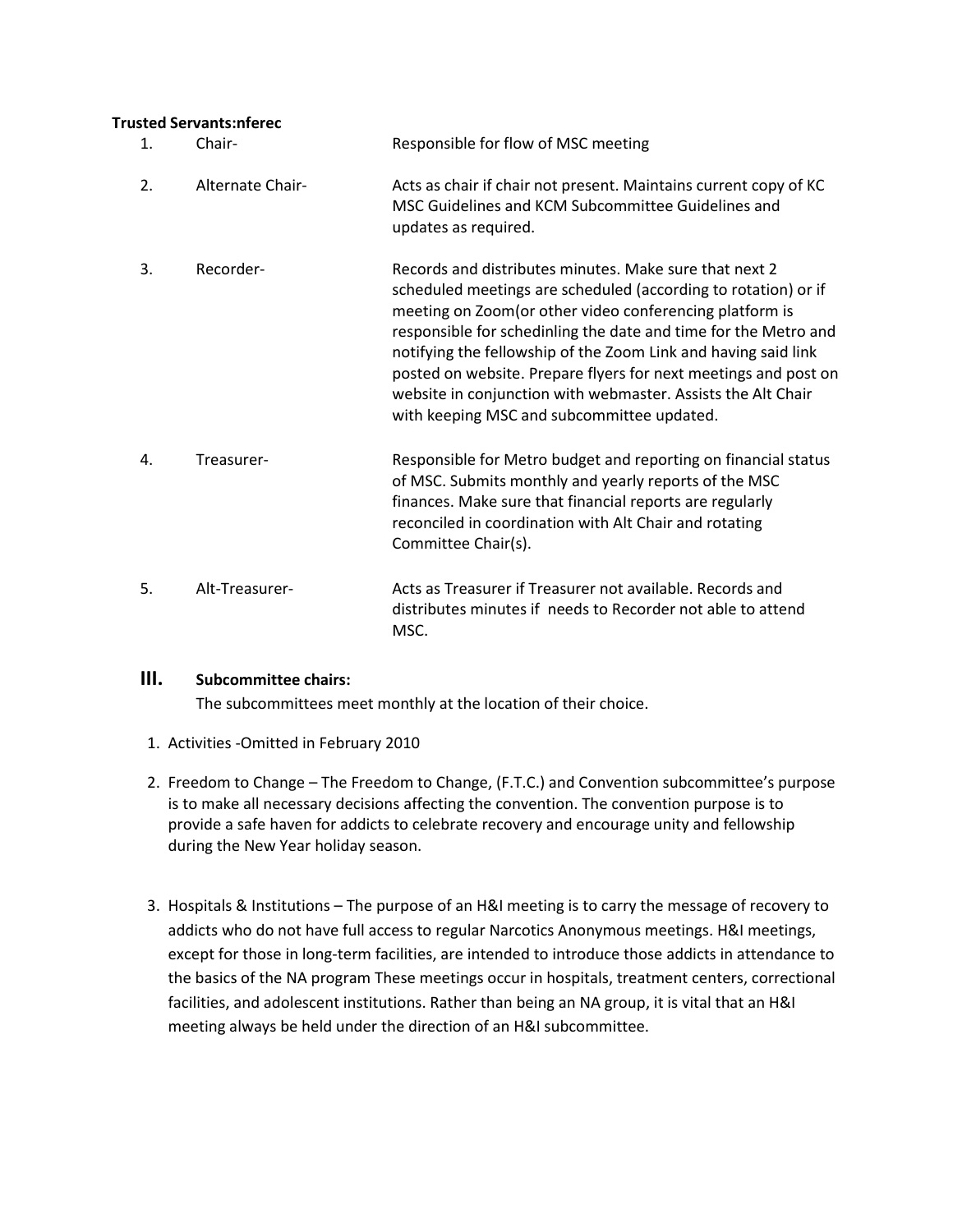- 4. Literature Development Subcommittee Maintains awareness of literature development at World and Regional levels. Where appropriate, seeks input from Metro members on literature being developed and submits via the appropriate mechanism, for review at NAWS being out for review. Seeks literature ideas from Metro members for possible development into regional proposal to be submitted for WSC consideration. Would not necessarily have to regularly but hold workshops when there is literature to consider/review.
- 5. Outreach- Fosters growth in areas places where NA has limited access to the existing service structure for any reason. Connects with NA members that are discommected from NA for reason other than laock of interest or willingness. Provides mentors, informationand opportunities to existing NA (groups and areas) are newly established.
- 6. Public Relations Maintains and prints accurate meeting schedules. Maintain MSC website [www.kansascityna.org](http://www.kansascityna.org/) , administers and supports Phone line 800-561-2250, is responsible for general public information to our community, Facilitates Public Service Announcements, and newspaper listings, etc. If any literature is printed for distribution to the general public with the Kansas City Metro Services committee name, phone numbers, and/or website on it needs approval through the PR subcommittee.

7. Smithville Campout - Puts on our annual campout in May.

### **IV. Guidelines for Trusted Servants/Chairs:**

- 1. Carry out duties/responsibilities of subcommittee chair as outlined in the WSO service manual for that subcommittee.
- 2. We need to remember our fourth concept, "Effective leadership is highly valued in Narcotics Anonymous. Leadership qualities should be carefully considered when selecting trusted servants."
- 3. Attend all MSC meetings or have an alternate attend, if unable to attend.
- 4. One year term beginning January  $1<sup>st</sup>$ . With the exception of Treasurer (18 months), FTC (18 months.)
- 5. It is highly recommended that each subcommittee have an Alternate Chair.
- 6. It is recommended that Subcommittee Chairs attend the RSC subcommittee meetings where appropriate. The Subcommittee should include a place in their annual budget to allow the treasurer to know that they plan on using a room and what gender.
- 7. The MSC will reimburse cost of gasoline for those required to attend the RSC meeting. Receipts for gasoline must be presented at the Metro following the RSC to be reimbursed.
- 8. Will use Consensus Based Decision Making (CBDM.)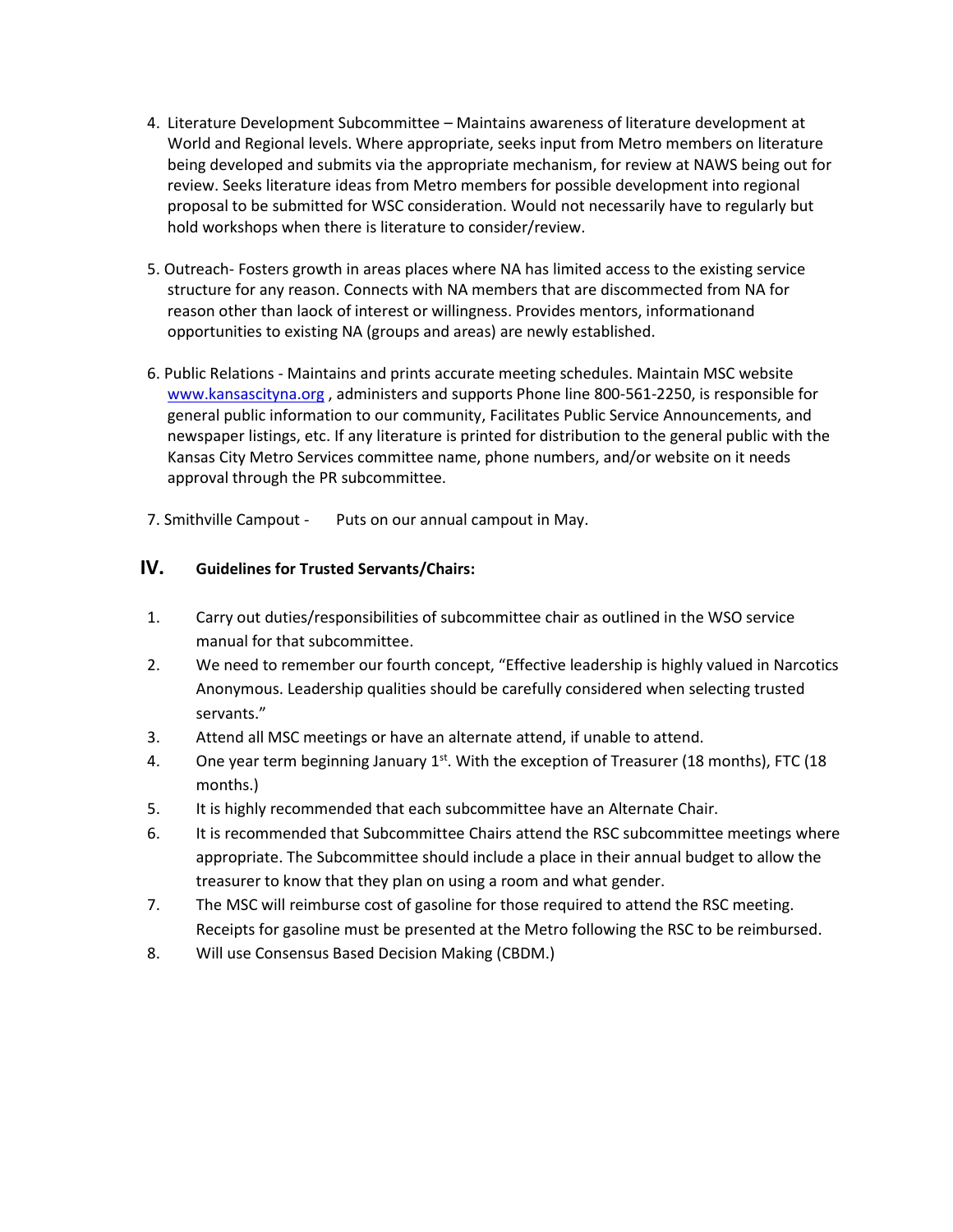# **V. Nomination/Election of Trusted Servants:**

MCM's will be asked to solicit nominations for trusted servants from the member areas, this will happen December and June. The process is as follows:

- 1. *December*—MCM's ask GSR's to take nominations back to groups for Treasurer, Alt Treasurer, FTC Chair, and Smithville Chair. (FTC Chair and Smithville Chair may choose to self nominate.)
- 2. June MCM's ask GSR's to take nomination request back to group all othe positions (except FTC)
- 3. January and July Areas receive nominations from GSR's
- 4. August and February MCM's bring nominations and service resumes to MSC; Nominated members are requested to be present at MSC. MCM's take nominations back to areas
- 5. September and March Area's discussed and brings any discussion to MSC.
- 6. November and June MCM's bring vote to MSC. MCM should get tally vote by group in case consensus cannot be reached. i.e. if the area has 10 groups, there should be 10 votes.

#### **VI. Decision Making;**

- 1. Consensus based decision making will be utilized for routine business matters such as proposals.
- 2. Any MCM may request to take an issue back to obtain their Area in order to obtain an Area Conscience.
- 3. Metro proposals may be introduced by Metro Committee members, Metro Subcommittee Chairpersons and Metro Trusted Servants except Metro Chairperson.

#### **VII. Budgets:**

- 1. The money for our services will be budgeted for monthly/quarterly depending upon the frequency of the MSC meeting.
- 2. The prudent reserve should be at least one quarter of expenses.
- 3. The fund flow of the guide to local services suggests that the areas donate to the MSC.
- 4. The MSC does not pass funds on the other service bodies, except back to the Areas if the Metro disbands.
- 5. We recommend that when the MSC has excess funds, to notify the ASC members to send all excess funds on to the RSC/WSO until the excess is used by our services.
- 6. Annual budgets will be submitted to the MSC 2 quarters before the end of the year The process is as follows:
	- 1. August Subcommittee budgets are submitted
	- 2. September Treasurer presents 12 month budget projection based upon Subcommittee budgets, expected MSC expenses and income, and shows practicality of expenses based on priorities. MSM's will take budget to area for discussion.
	- 3. November Discussion of budget
	- 4. December MSC Amend budget as necessary and approve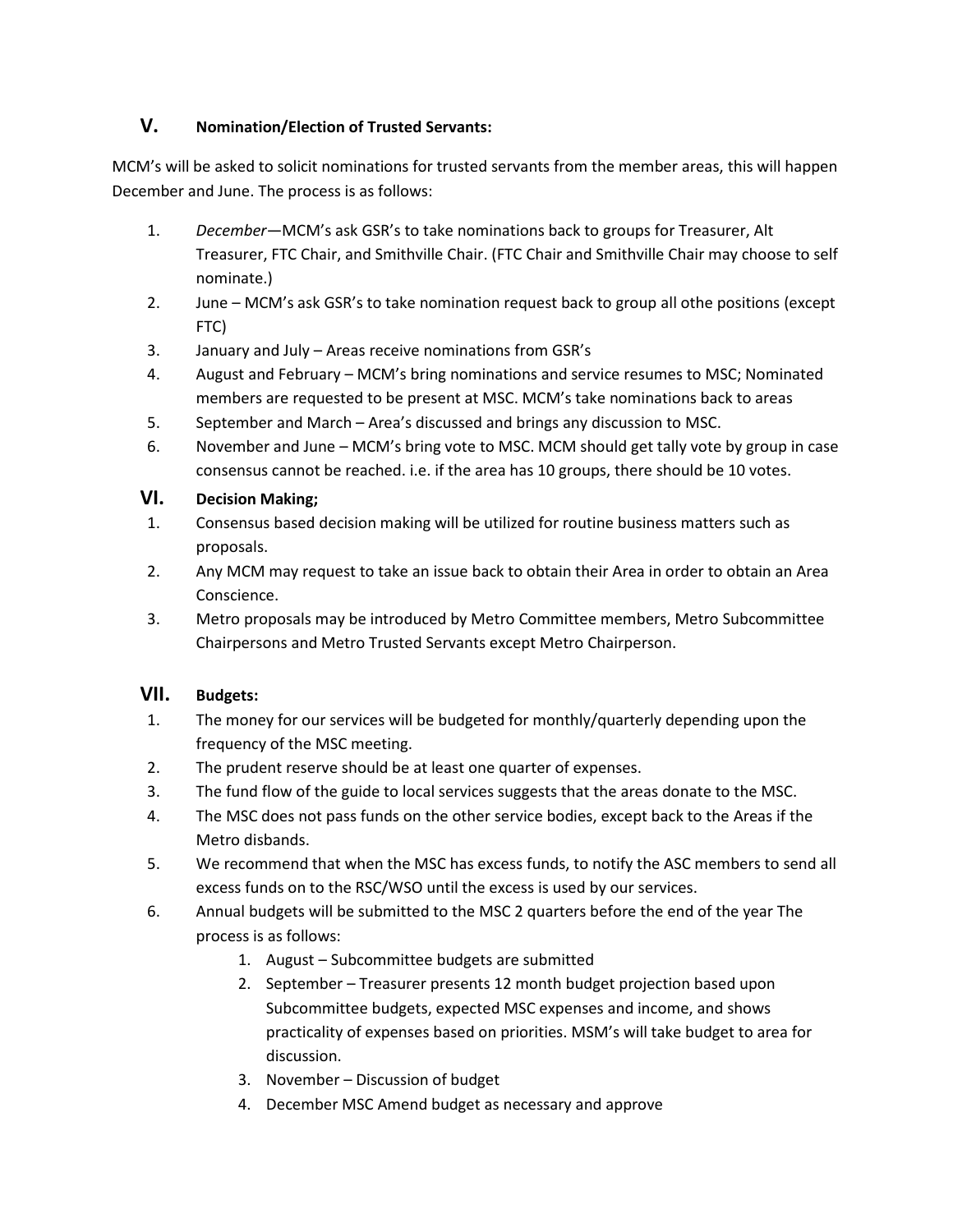#### **IX. FACILITIES:**

- 1. The Metro address is PO Box 410187, Kansas City, MO 64141. The PO Box is paid annually by the Treasurer and is due by May 31 $^{\rm st}$  .
- 2. The the Recorder will have the keys to the Box. The PO Box should be checked before each Metro meeting and the mail should be distributed at the Metro meetings.
- 3. The Storage unit is shared and maintained by the Metro for supplies purchased and used by Metro Subcommittees. The Treasurer will set up payments for the space with Jacobs Well Church.
- 4. Subcommittees will store all supplies In the Metro storage room located at the Church at 1501 W. 42<sup>nd</sup> St, Kansas City, MO 64111. It is paid for monthly.
- 5. The Metro Chair and the Sub-Committee Chairs will hold the keys to the Storage unit.
- 6. Each key holder is responsible for that set of keys and seeing that they are passed on to the next Chair or subcommittee chair.
- 7. Each subcommittee will be responsible for labeling their supplies that are stored in the storage space.
- 8. Supplies may be shared among subcommittees only with written permission of other subcommittee(s) for specific use of their supplies.

#### **X. MSC Trusted Servants:**

- 1. The MSC Trusted Servants are Chair and Alternate Chair, Recorder, Treasurer and Alternate Treasurer and Subcommittee Chairpersons.
	- a. MSC Trusted Servants must be able to work for the common good of the member Areas, placing principles before personalities at all times, and must have the willingness to give the time and resources necessary for the job.
	- b. Maintain atmosphere of recovery and service.
- 2. All MSC Trusted Servants are asked to keep any expenses incurred in performing their duties to a minimum.
	- a. Checking into pricing and availability of resources prior to incurring expenses is one way of assuring our Seventh Tradition is always maintained.
	- b. All reimbursements may only be obtained upon presentation of valid receipts or preapproved Purchase Orders.
	- c. Any advanced moneys must be accounted for by valid receipts being turned in to the MSC Treasurer.
	- d. Any excess funds from advanced moneys are to be returned to the MSC Treasurer.
	- e. A Trusted Servant's records will be given to the newly elected Trusted Servant upon election.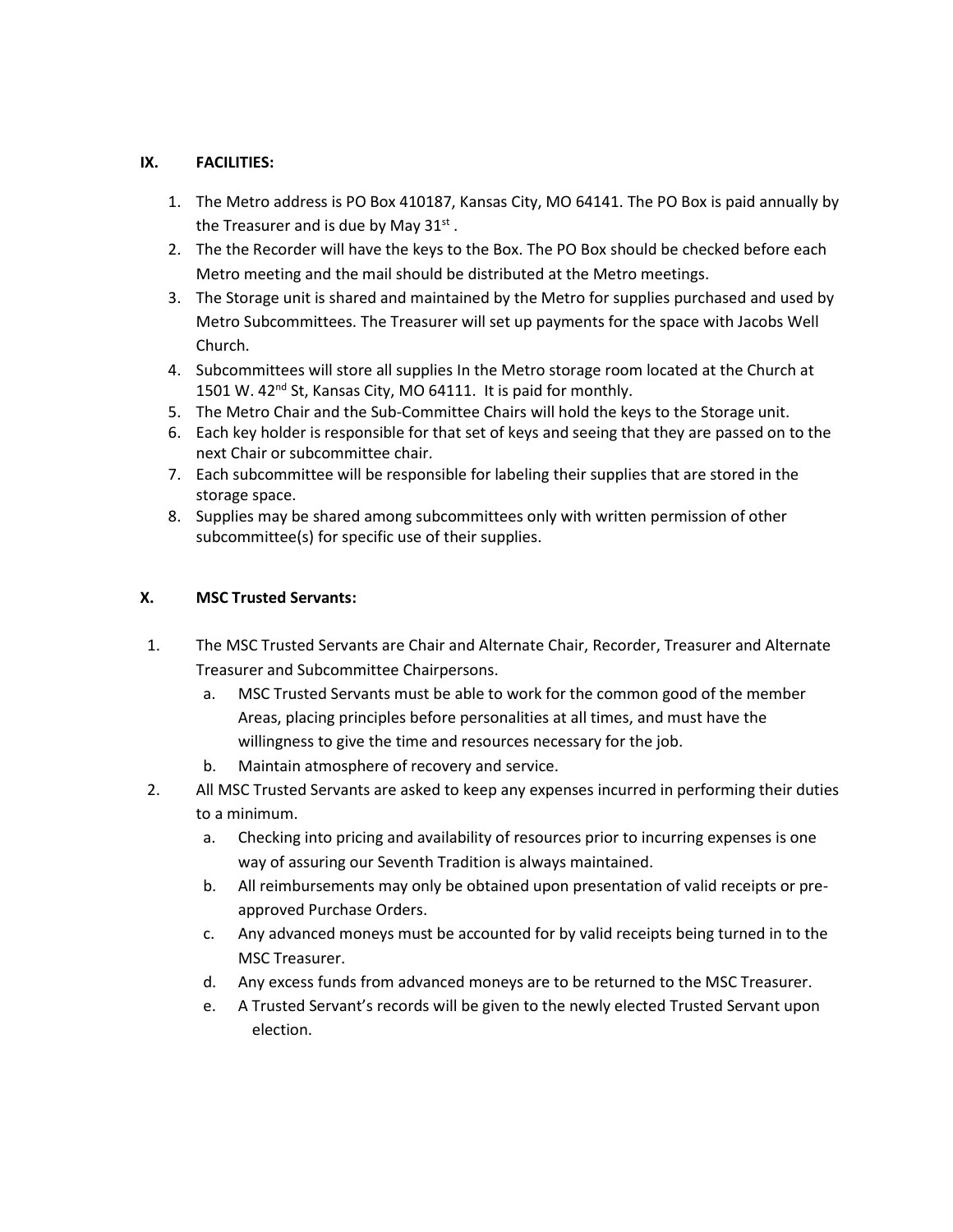- 3. In order to coordinate its services, the MSC elects Trusted Servants yearly or for 18 months.
	- a. Leadership and the ability to organize and give the committee direction and incentive must come from its Trusted Servants.
	- b. Choosing MSC Trusted Servants should be done with great thought and consideration of the individual nominated for the position.
	- c. Candidate's performance of duties, through an Alternate Trusted Servant's term should be given ever consideration.
- 4. The MSC Trusted Servant needs a working knowledge of the "Twelve Traditions", "Twelve Concepts", "Twelve Steps" of Narcotics Anonymous, "MSC Guidelines", and "Guide to Local Services in NA."

# **A. MSC Chair person:**

# **1. Qualifications: (suggested)**

- a. Five (5) Years clean time.
- b. Served at least two (2) years as an Area Trusted Servant or on an MSC subcommittee and completed the terms.
- c. Has Chaired other NA services bodies (ie ASC, Area or Metro Subcommittee, AdHoc Committees.)
- d. Addended several Metro meetings to have understanding of flow of business.

# **2. Term:**

a. One (1) year commencing January  $1^{st}$ .

# **3. Duties:**

- a. Is responsible for presiding over the monthly MSC.
- b. Remain free of opinion regarding topics, decisions, etc…to ensure decisions of Metro belong to MCM.
- c. Is cosigner on MSC General Account and coordinates with Treasurer and/or Alternate Chair in signing of any MSC checks.
- d. Work with Recorder when unexpected situations occur (ie weather causes Metro to be rescheduled and all trusted servants needed to informed.)
- e. Maintains MSC Guidelines with Recorder.
- f. Coordinates and locates a Chair for the biennial MSC Inventory.
- g. Reviews the bankaccount online each month any discrepancy before in conjunction with Treasurer.

# **B. Alternate Chair person:**

# **1. Qualification: (suggested)**

- a. Four (4) years clean time.
- b. Served at least one (1) years as an Area Trusted Servant or on an MCM subcommittee and completed the term.

# **2. Term:**

a. One (1) year commencing January  $1^{st}$ .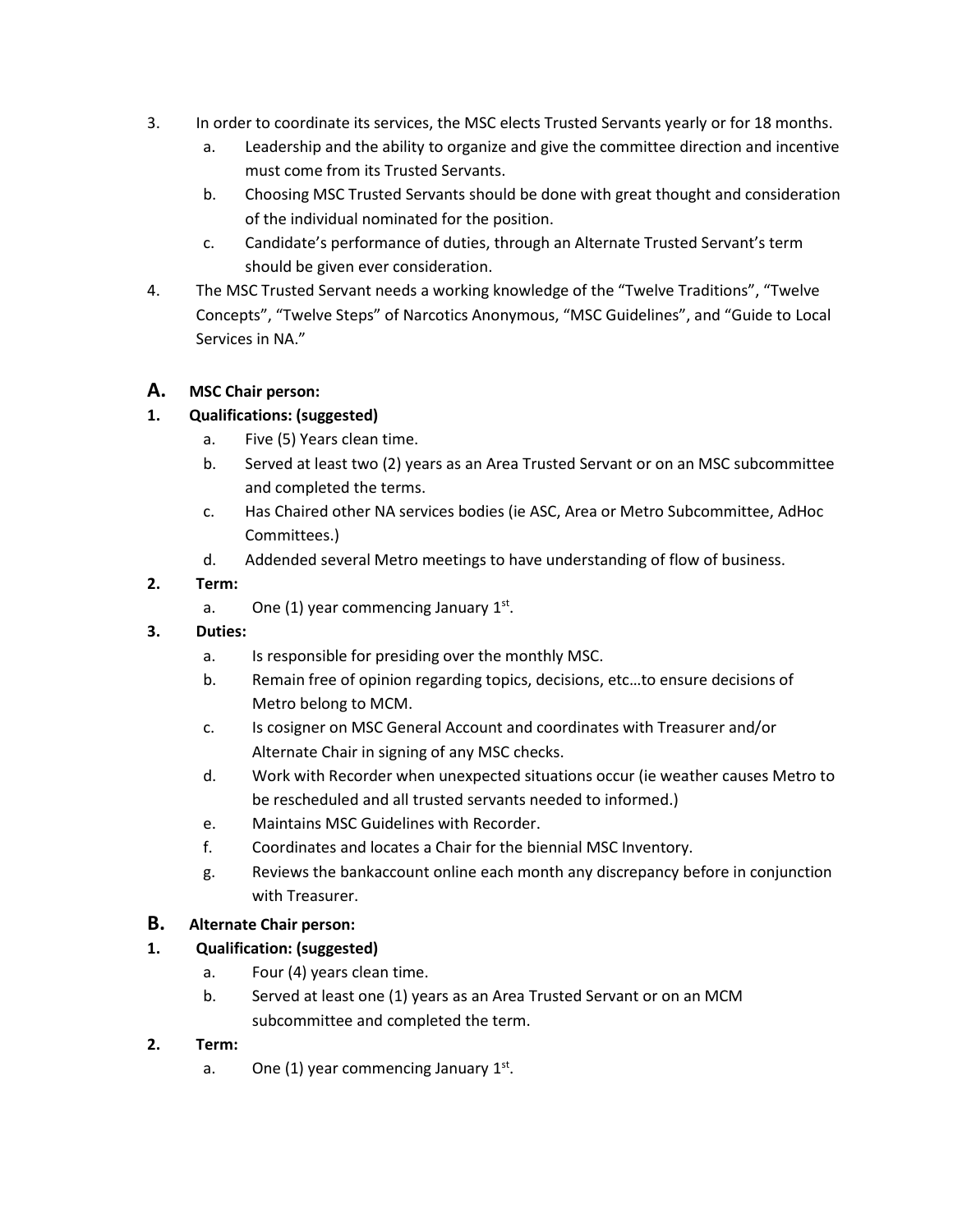#### **3. Duties:**

- a. Is cosigner on MSC General Account and coordinates with Treasurer and/or Chair in signing of any MSC checks.
- b. Is responsible for presiding over the monthly MSC in case the Chair is not present.
- c. Is responsible for ordering and/or providing a copy of appropriate Handbooks to Subcommittee Chairpersons (may photocopy current versions),
	- i. Hospitals & Institutions H&I Handbook.
	- ii. Literature Literature Handbook.
	- iii. Newsletter Newsletter Handbook.
	- iv. Outreach Outreach Handbook.
	- v. Public Relations PR Handbook.
	- vi. Phone Line Phone Line Handbook.
	- vii. Treasurer and Alternate Treasurer Treasurer's Handbook.

#### **C. Recorder**

- **1. Qualifications:**
	- a. Two (2) years continuous clean time.
	- b. Must have computer access and be proficient in computer skills, including e-mail, some kind of document for note taking and spreadsheet ability.

#### **2. Term:**

a. One (1) year beginning January  $1<sup>st</sup>$ .

#### **3. Duties:**

- a. Records minutes for all Metro meetings.
- b. Provides copies of fliers or suitable documents as needed for MSC meetings that are submitted by subcommitted chairs or MCM's at least a week in advance.
- c. Is responsible for distributing the MSC minutes to the MCM's and subcommittee chairs in a timely manner. One week from the MSC is a general guideline.
- d. Works with webmaster to ensure that Metro meetings are correctly list for location and time or Zoom link or other video sharing platform (if applicable.)
- e. Works with Alt Chair to keep guidelines updated.
- f. Maintain current copy of KC MSC Guidelines and KC MSC Subcommittee Guidelines and update as required.
- g. Maintains MSC Personnel Roster.
- h. Maintains list of current GSR's and interested parties with the help of the MCM's.
- i. Works with Chair when unexpected situations occur (ie weather causes Metro to be rescheduled and all trusted servants needed to informed)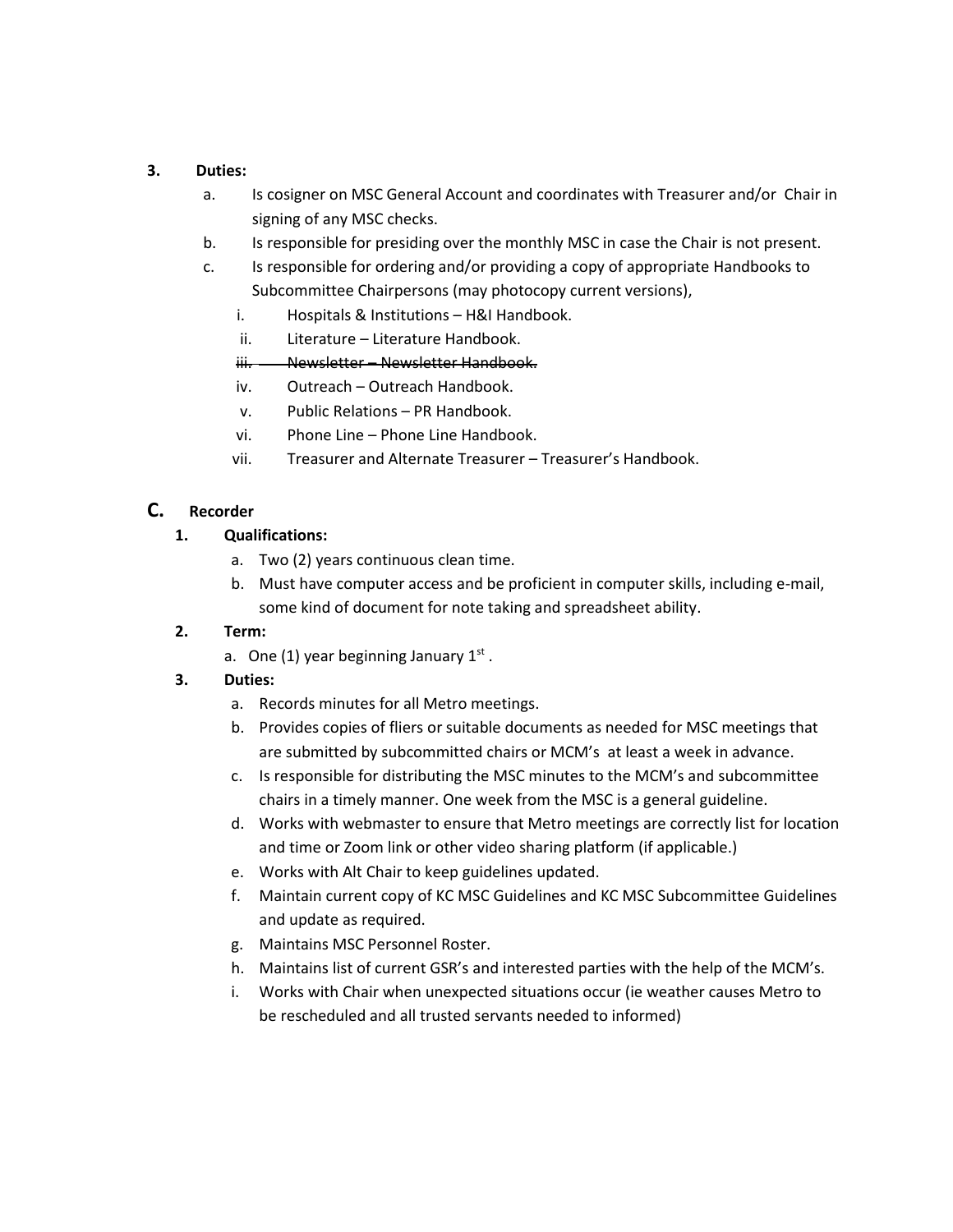# **D. Treasurer:**

# **2. Qualifications: (Suggested)**

- a. Five (5) years clean time.
- b. Experience in Bookkeeping or Accounting.
- c. Served one (1) year as Group, Area, Freedom to Change, or Regional Treasurer and one (1) years as Area Trusted Servant or Subcommittee member, completing the terms.

## **3. Term:**

a. One (1) year commencing January  $1^{st}$ .

# **4. Duties:**

- a. Deposits and records MSC income. (Referring to Treasurer Handbook)
- b. Makes a Monthly Report of the MSC's General Account, including the prior receipts and disbursements, at each MSC meeting.
- c. Is primary signer on MSC Bank Account:
	- **i.** General Account : Cosigners are MSC Chairperson and Alternate Chairperson.
	- **ii.** General Account has Tax ID Number of MSC.
- d. Is responsible and accountable for all MSC funds deposited and disbursed during term in MSC Bank Account which shall include a checkbook and bank card. This includes maintenance of all bank account authority and prudent reserve.
- e. May distribute up to \$25.00 monthly to any MSC Trusted Servant without prior Committee approval only if valid receipts are provided. These funds will be included in the Monthly Treasurer's Report.
- f. Investigates any complaints brought to the MSC by members of Groups regarding expenses, and reports any and all findings to the MSC.
- g. Disburses funds as necessary and in accordance with MSC decisions. If for any reason funds are not available in the bank account, notice of such must be made verbally and in written form.
- h. Provides the Recorder with funds needed for expenses incurred in fulfillment of duties as described within these Guidelines, and for distribution of MSC minutes. All excess funds are to be returned to the General Account.
- i. Treasurer should have access to FTC and Smithville bank acoounts for accountibily.
- j. Submit a yearly report at the end of term showing all receipts and disbursements from January to December.
- k. Presents an Annual Financial Review and reconciliation, in August, including a comparison of the prior year's income and expenses with that year's budget. A twelve (12) month budget projection shall be presented consolidating July Subcommittee budgets and MSC's expected expenses and income. (This should include FTC and Smithville Campout and maybe coordinated with with the treasurers of each committee.)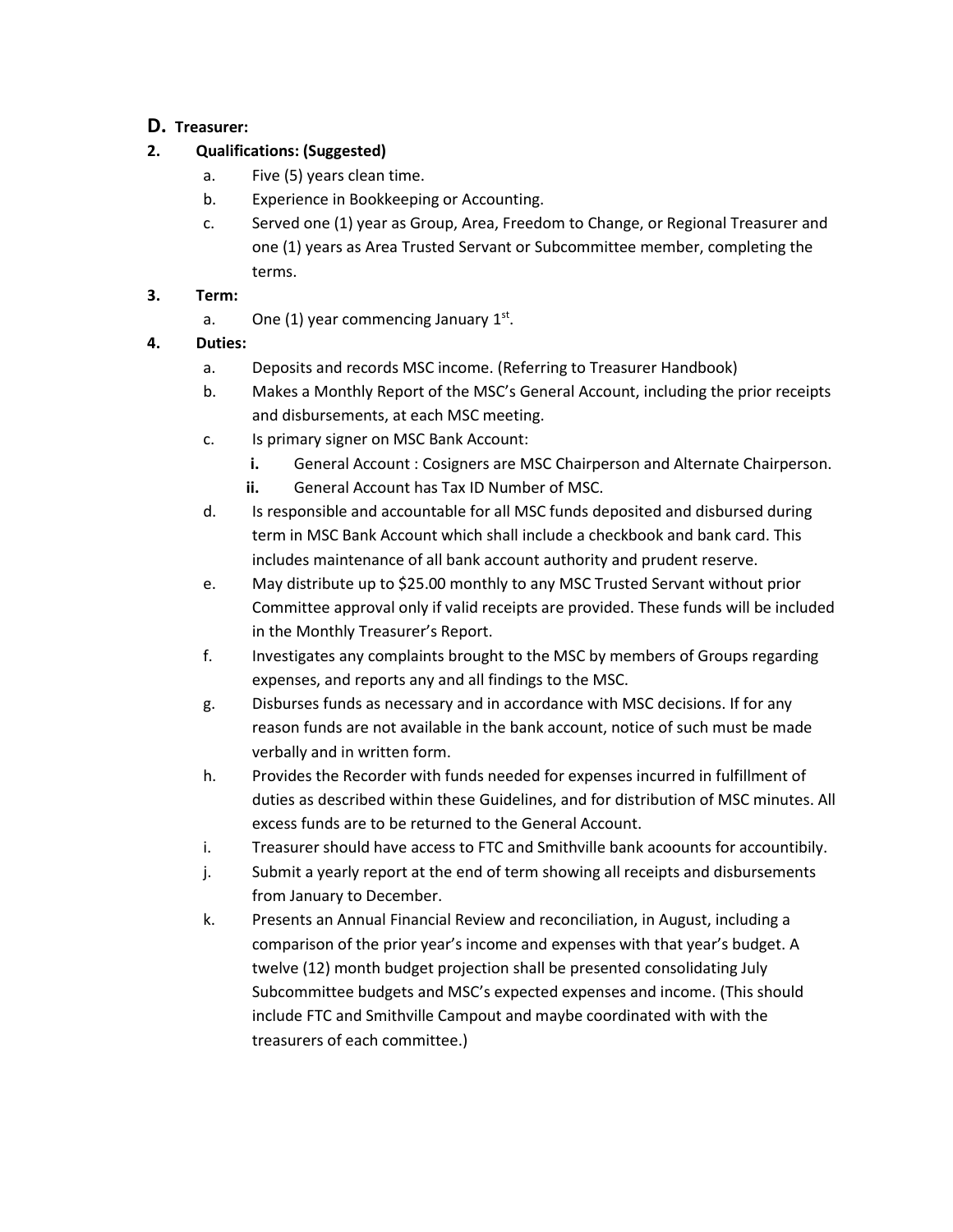- l. Maintains the MSC's Financial Records and prepares any reports needed to file with the Internal Revenue Service through an outside Accountant/Tax Preparer by April 15<sup>th</sup> of each year.
- m. In the event that Smithville Campout does have a Chair or Vice-Chair by February MSC, the MSC Treasurer reserves the camp sites for the annual Campout.

# **E. Alternate Treasurer:**

## **1. Qualifications: (Suggested)**

- a. Four (4) years clean time.
- b. Experience in Bookkeeping or Accounting.
- c. Served one (1) year as Group, Area, Freedom to Change, or Regional Treasurer and completed the term.

#### **2. Term:**

- a. One (1) year commencing January  $1^{st}$ .
- b. To be nominated as Treasurer at the end of term.

## **3. Duties:**

- a. Assists MSC Treasurer with any duties needed.
- b. In the absence of the MSC Treasurer, assumes all Treasurer Duties as described within these Guidelines.
- c. Attends all MSC meetings.
- d. Assists the Treasurer in preparation of the Annual Financial Review for the August MSC.
- e. Assists the Treasurer with the annual audit of MSC books.

#### Revioed September 2020